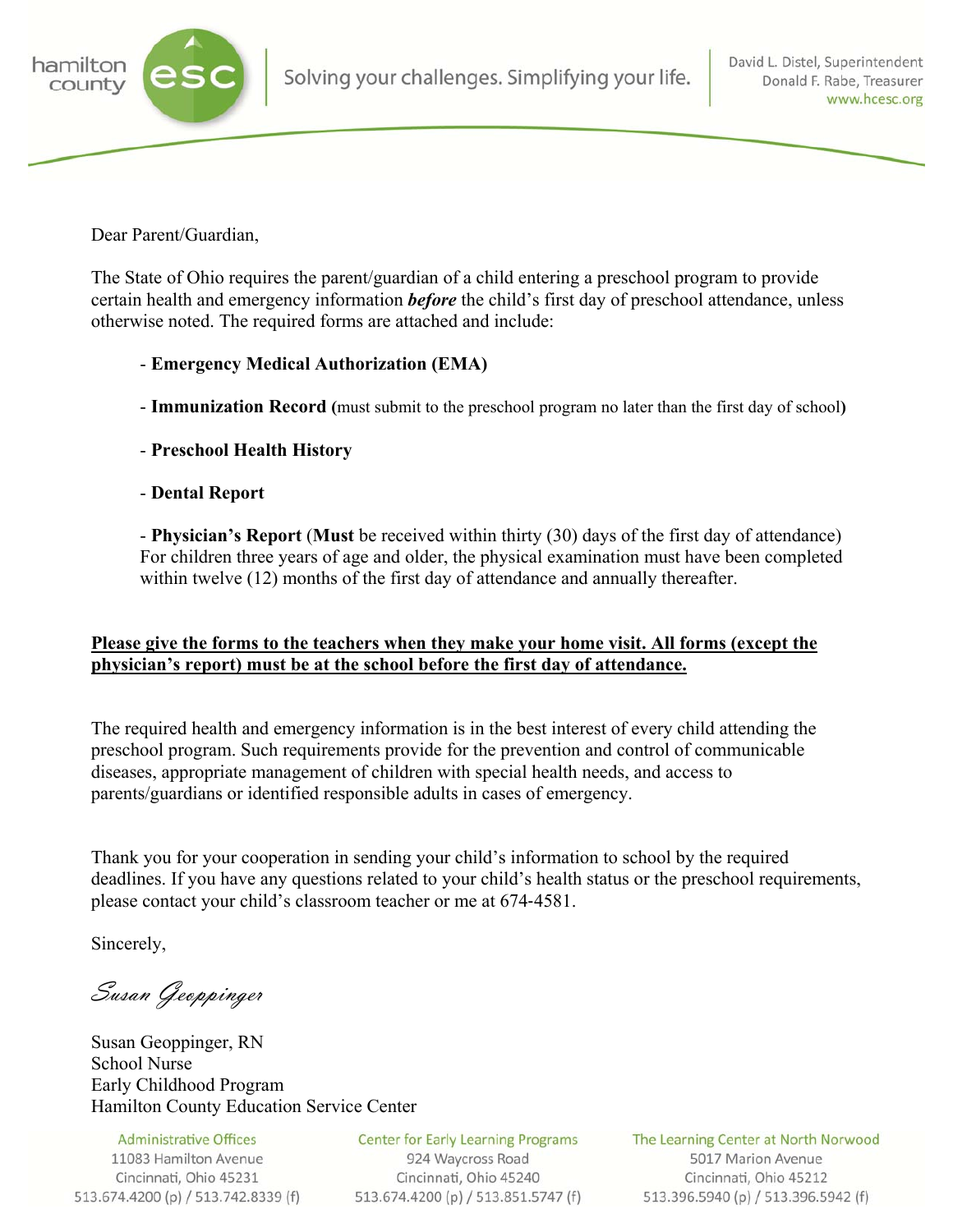

Dear Healthcare Provider,

The Ohio Department of Education requires all Center Based Early Childhood Programs to include the following information on the health examination forms (i.e., "Healthcare Provider Form"):

 -Vision Screening Results -Hearing Screening Results -Height -Weight -Lead Level -Hemoglobin Level

If these screenings are not completed during the office visit, we ask that you provide a very brief explanation on the examination form. Please review the attachment: "Healthcare Provider Form" for further details.

Thank you for your assistance.

Sincerely,

Susan Geoppinger

Susan Geoppinger, R.N. School Nurse Early Childhood Program Hamilton County Education Service Center

**Administrative Offices** 

11083 Hamilton Avenue Cincinnati, Ohio 45231 513.674.4200 (p) / 513.742.8339 (f) **Center for Early Learning Programs** 

924 Waycross Road Cincinnati, Ohio 45240 513.674.4200 (p) / 513.851.5747 (f) The Learning Center at North Norwood 5017 Marion Avenue Cincinnati, Ohio 45212 513.396.5940 (p) / 513.396.5942 (f)